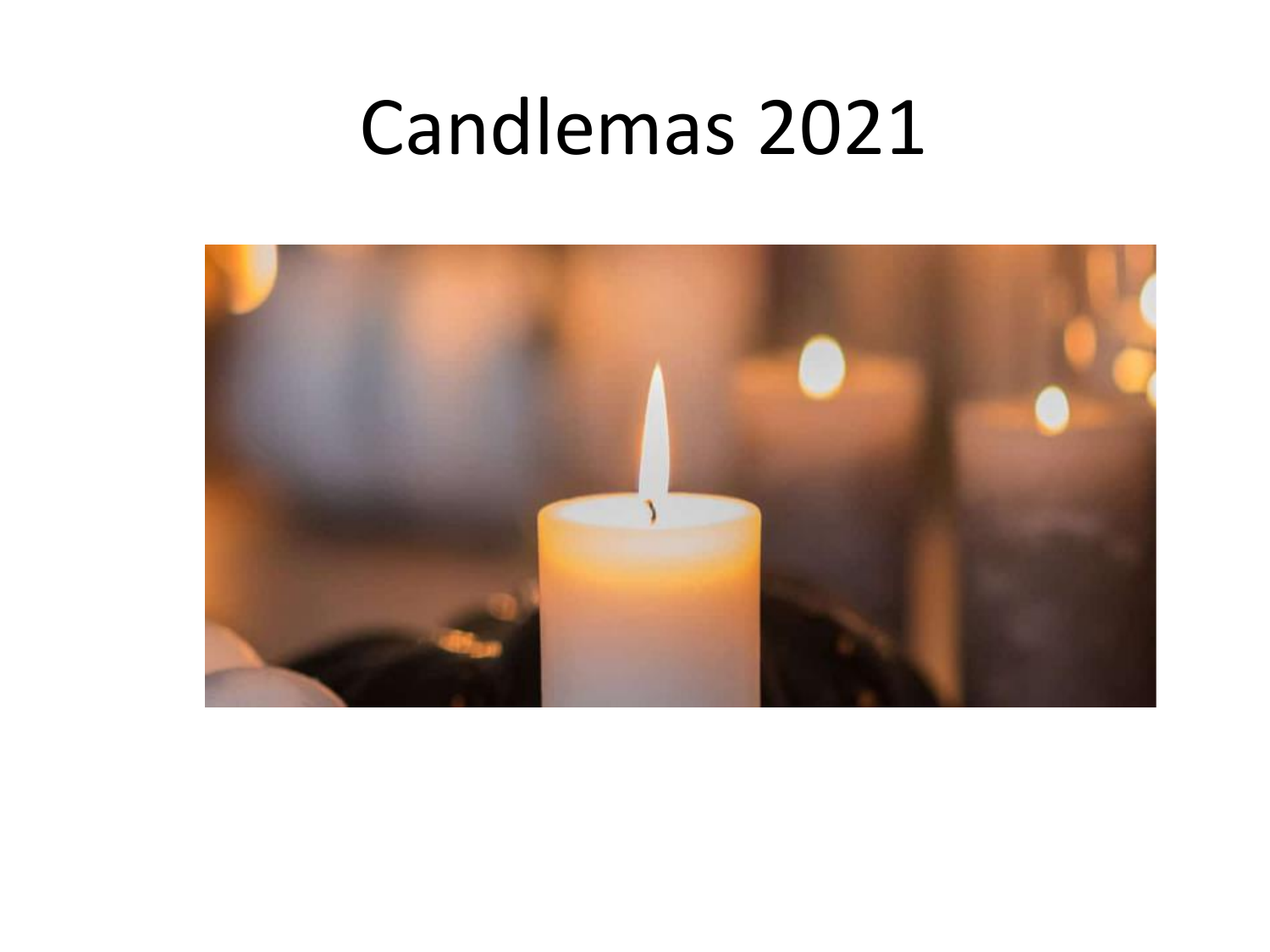I am going to tell a story about two old people who were waiting for a rescuer. They lived a long time ago. These two old people weren't involved in a crash, they weren't in a storm, they weren't even ill. In fact nobody would have said they were in any real danger or difficulty. Their names were Simeon and Anna and they were friends. Anna's husband had died when she was a young woman and since then she had spent her life living in and looking after God's Temple in Jerusalem. Simeon lived in the same city. Both Simeon and Anna loved God very much. Anna would spend her days in God's special house, the Temple, and, while she did all her ordinary tasks, she would sing praises to God. Simeon would spend his days praying and listening to God.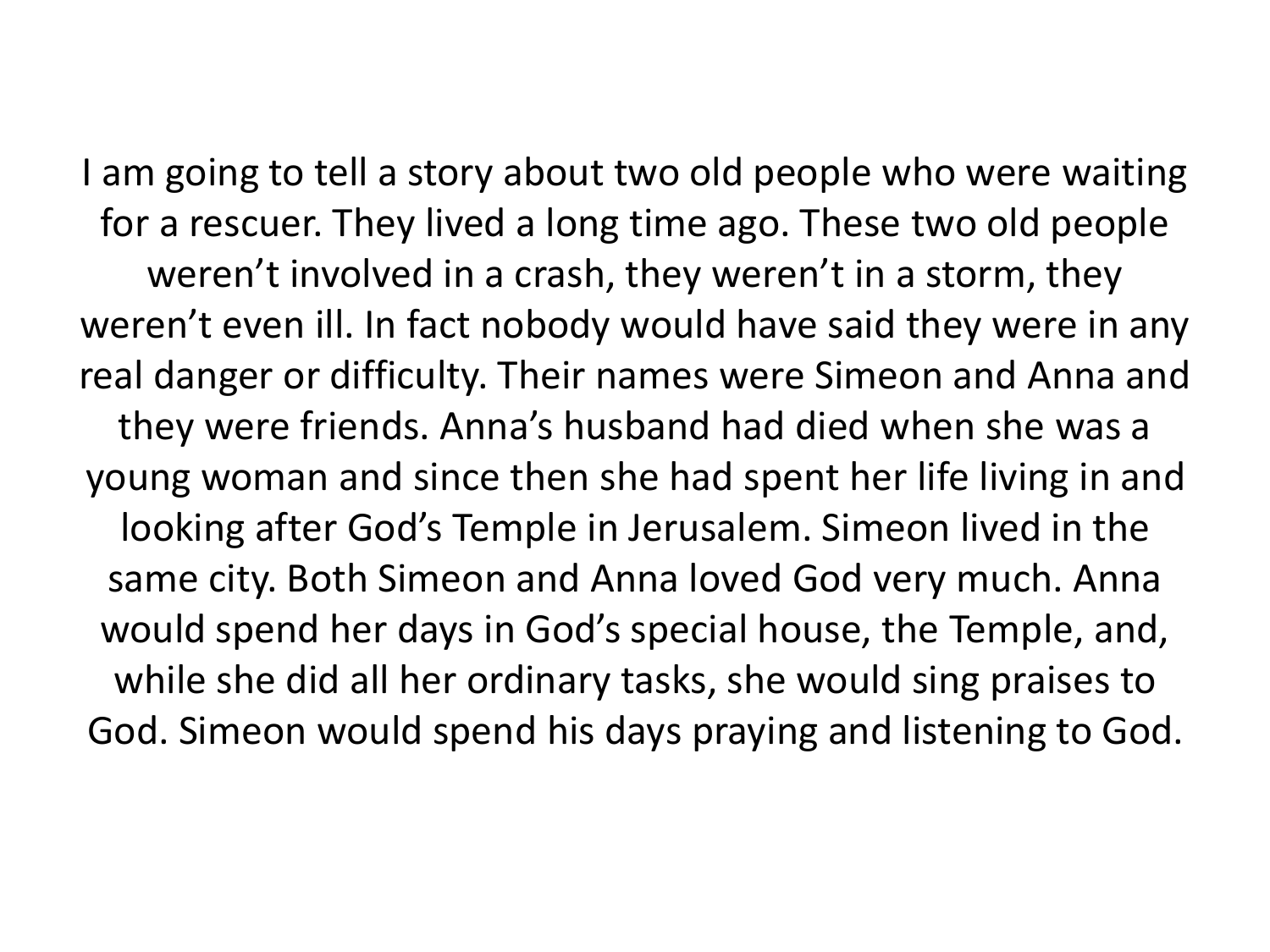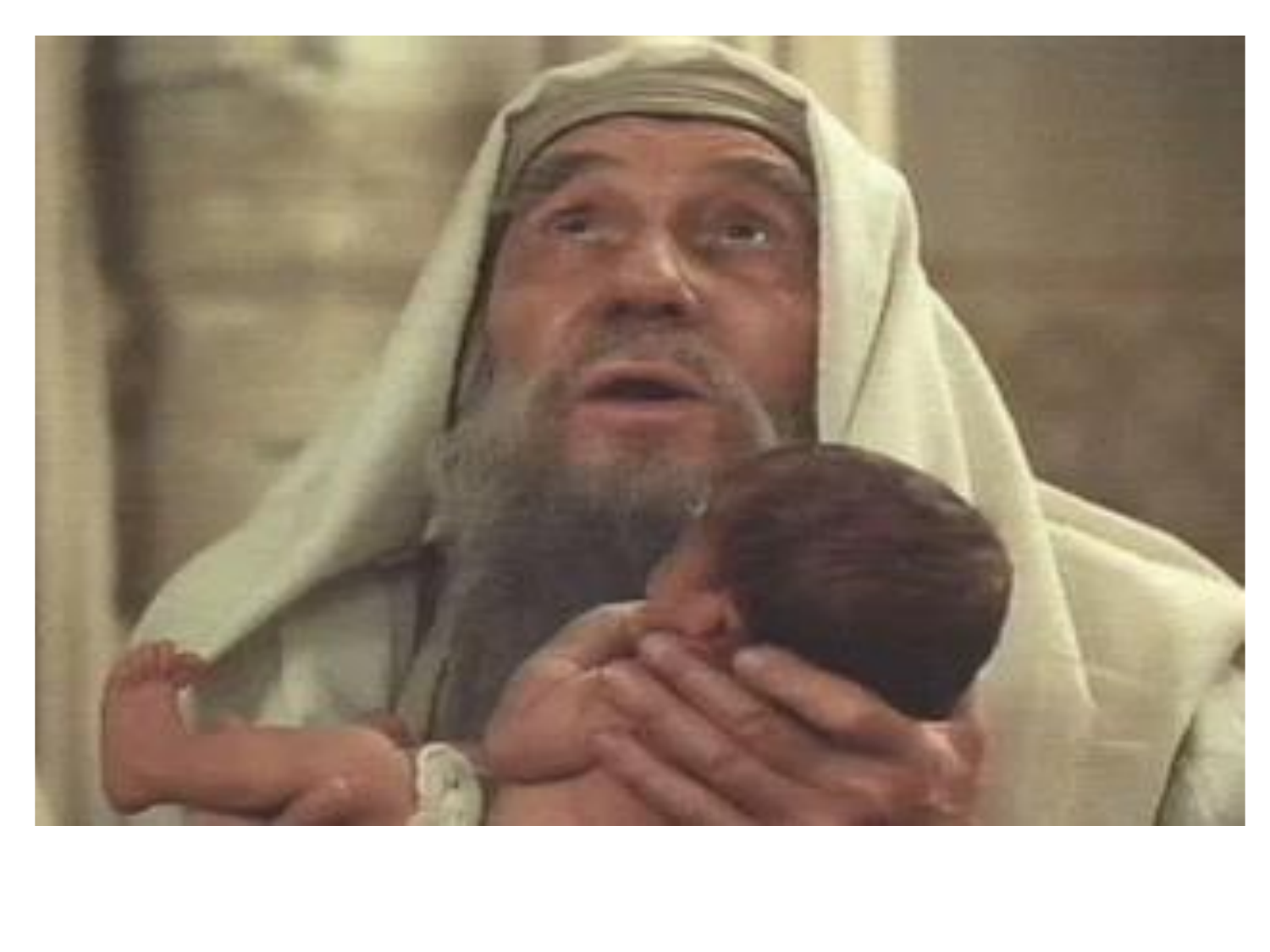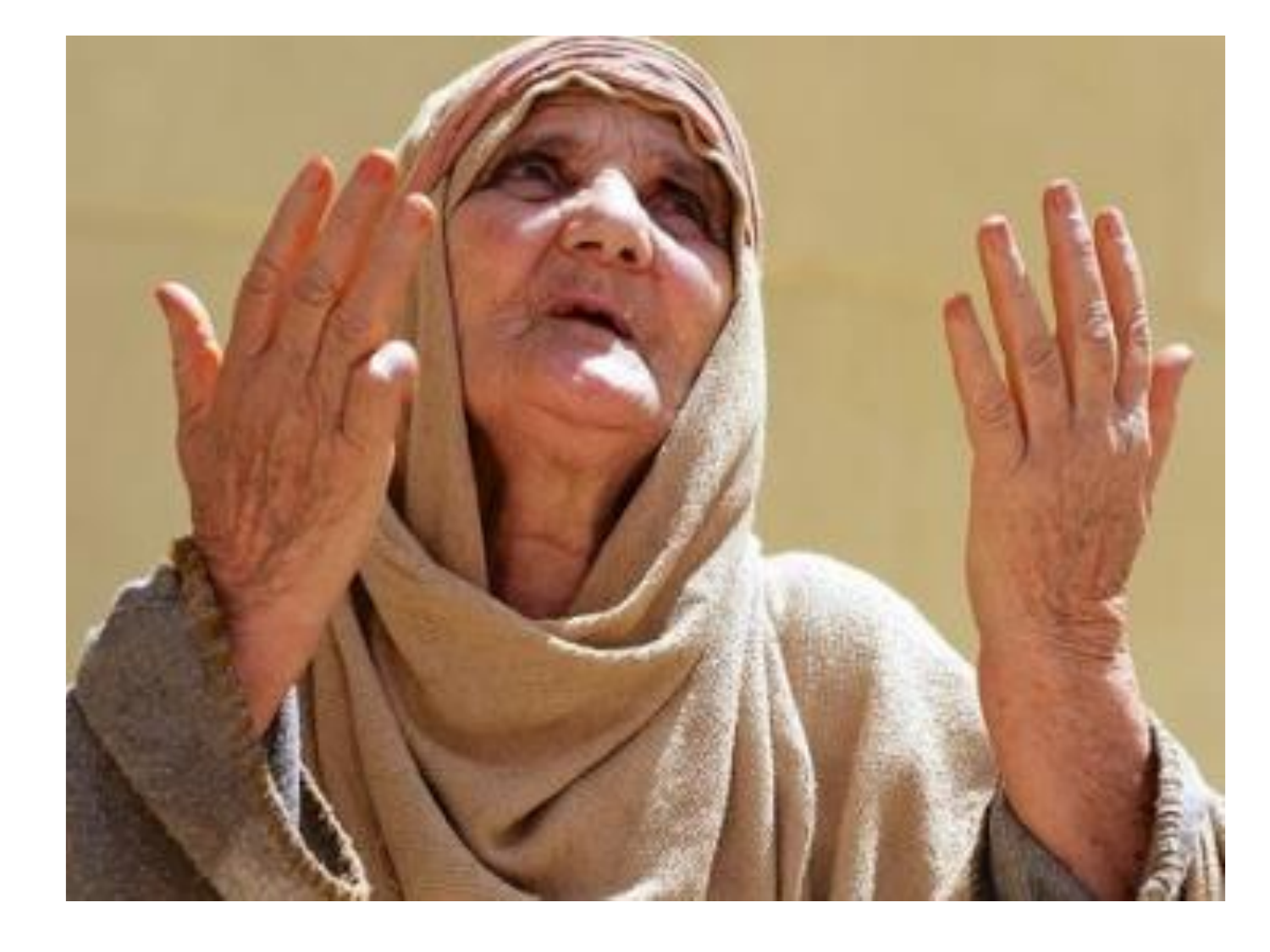So why did they need a rescuer? Well, both of them were very concerned about their country and their people. The little country of Israel had been taken over by a foreign power. What was worse was that many of the people who had once loved God seemed to have forgotten all about him. Their world was really in quite a mess.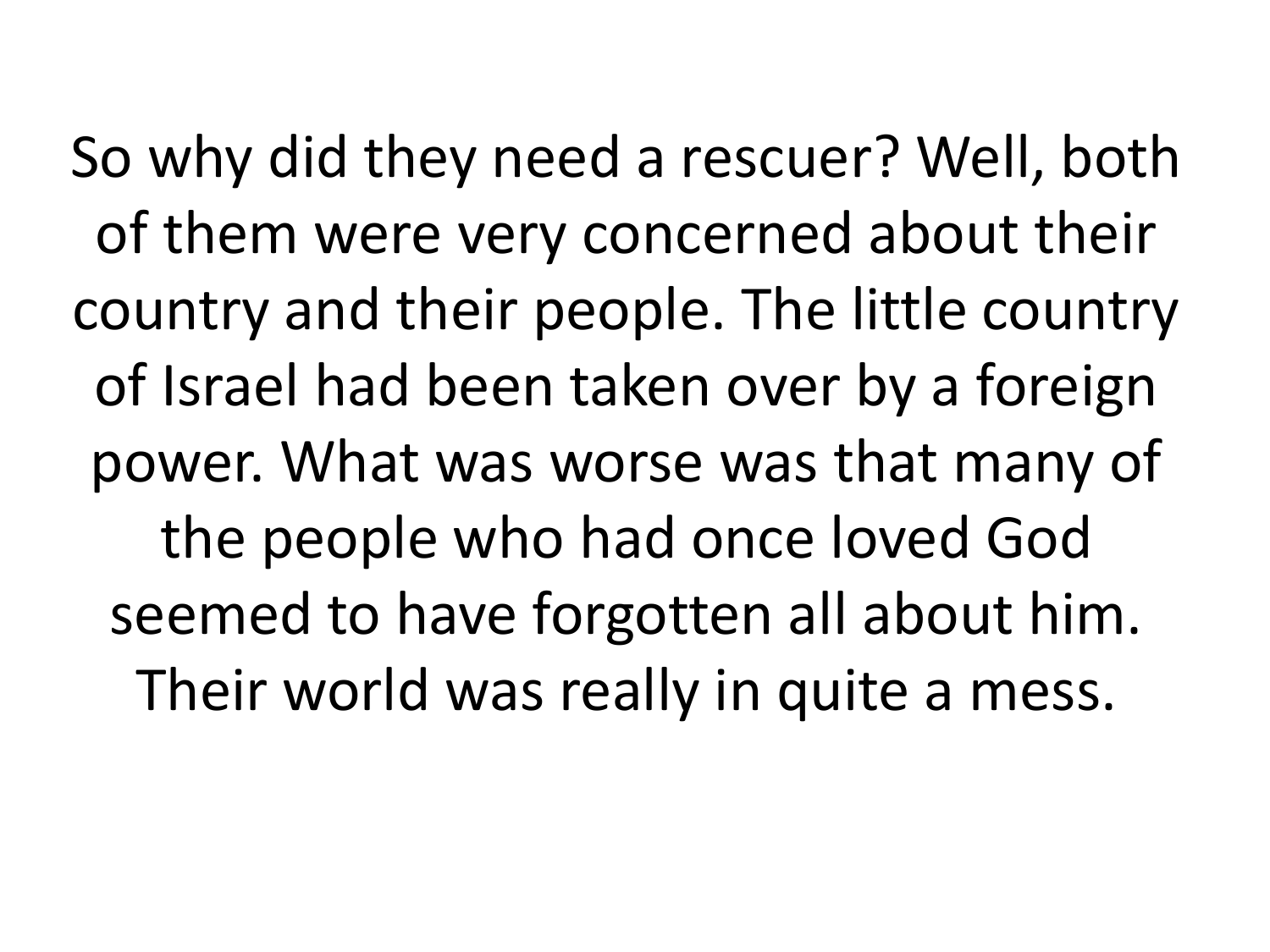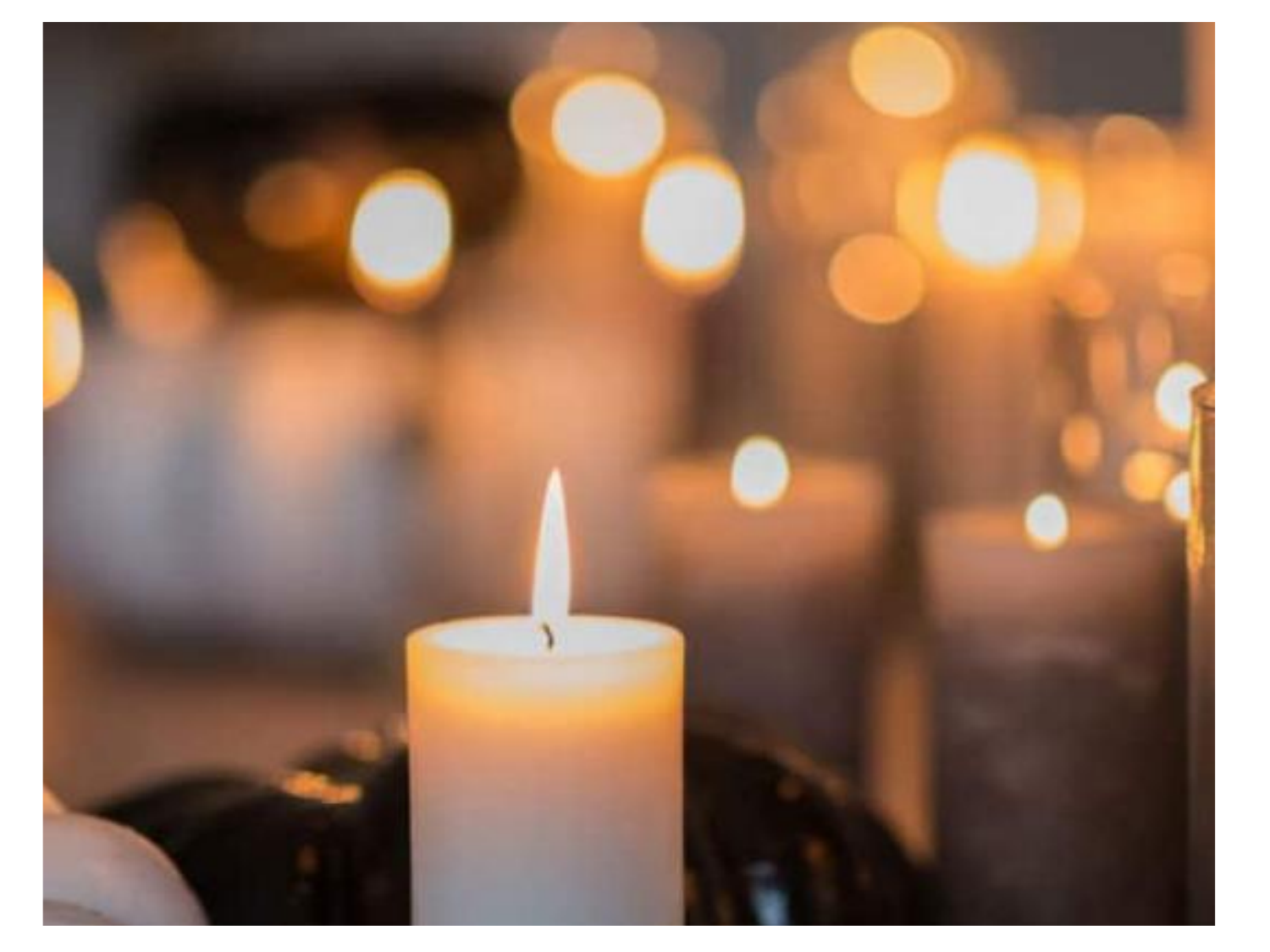Both Simeon and Anna were getting old but they were both waiting for a special event. God had promised that he would send a rescuer for his people, someone who would help them to love God again. Anna was sure she would meet this rescuer one day, and so was Simeon.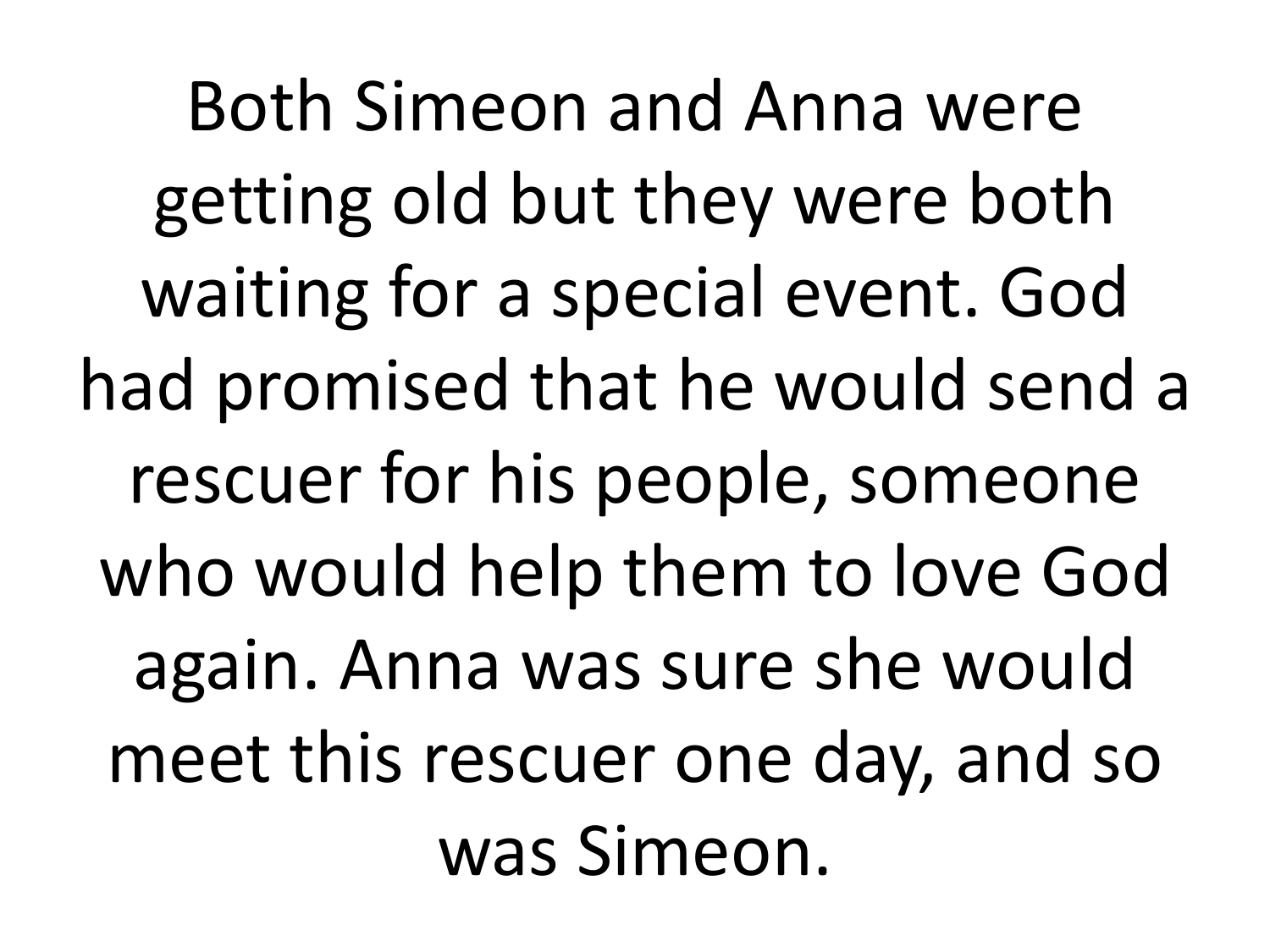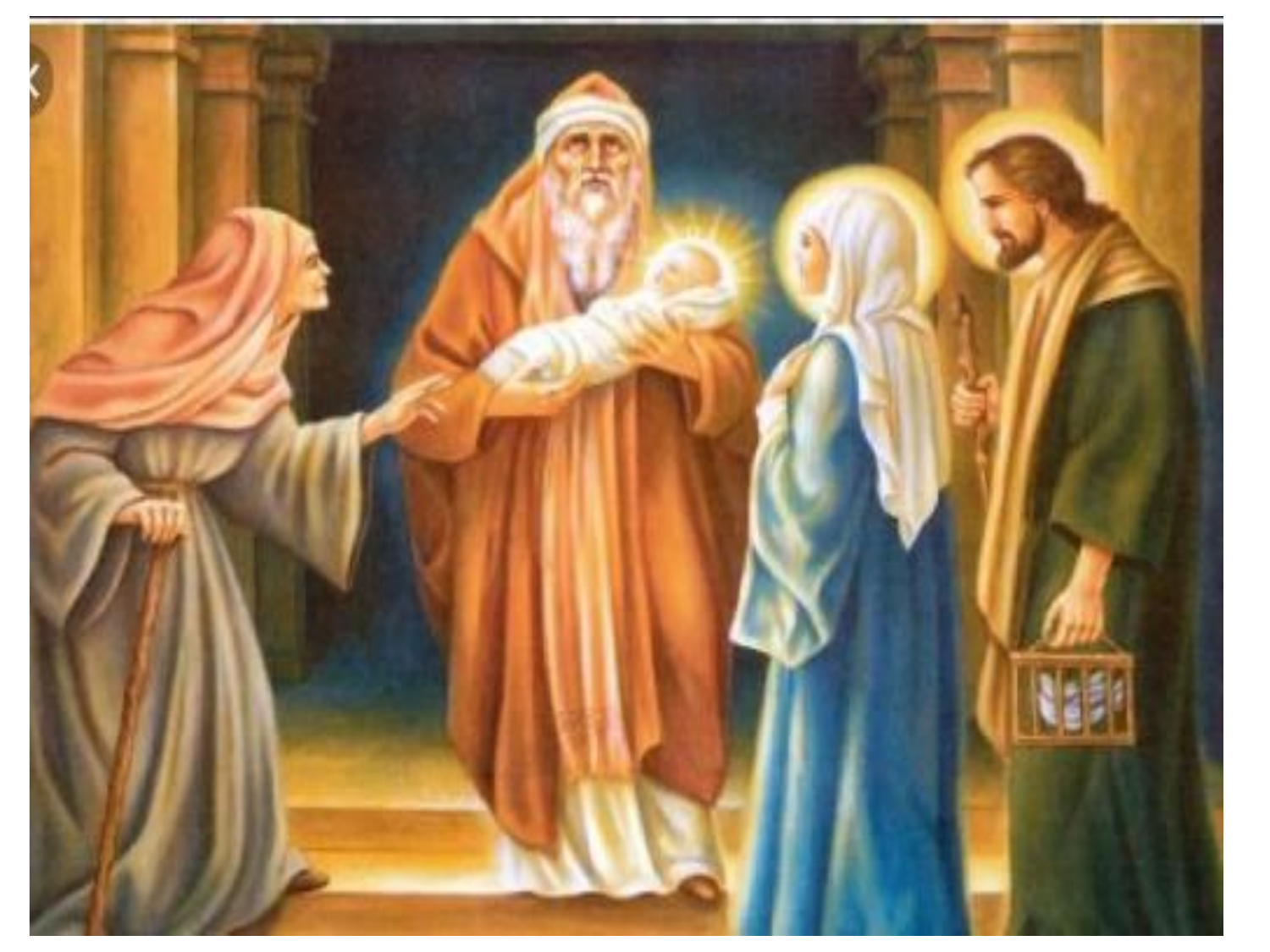One day, the big Temple doors swung open, and in walked a couple carrying a little baby. This happened quite often as the custom was for parents to bring their little babies to the Temple to say a special thank you to God. Anna always loved to stop what she was doing and to welcome these little families. On this particular day, Mary and Joseph has brought baby Jesus to the Temple. He was only six weeks old. Mary had wrapped her baby in a warm shawl for the long journey to Jerusalem. I wonder if that faithful donkey had carried them along the way again?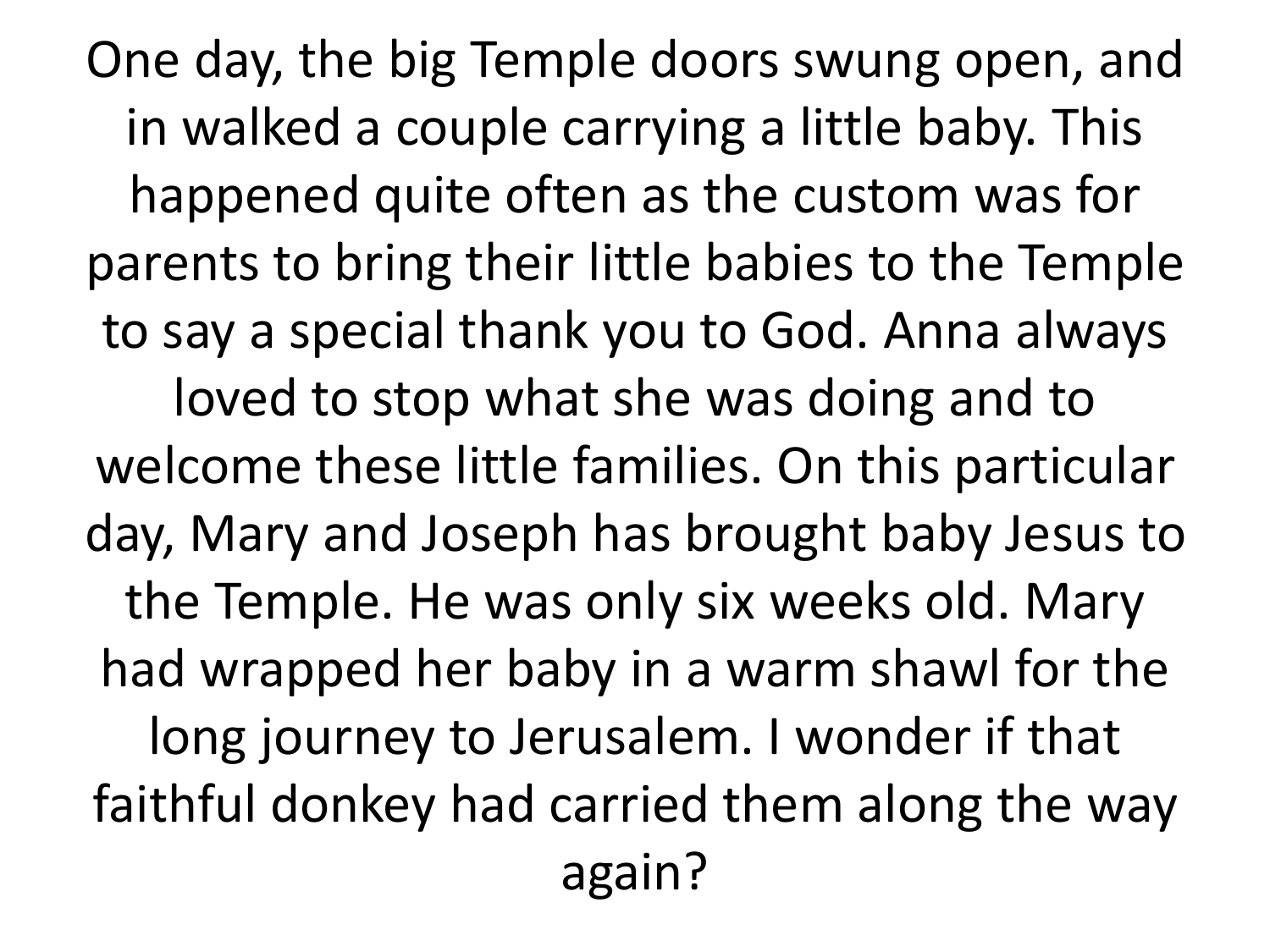'Oh a little baby!' said Anna. 'How lovely.'

At that moment something amazing happened. Her old friend Simeon arrived at the Temple too. That morning, when he had been praying, he had just felt that he should go to the Temple. Old Simeon approached the young couple, looked closely at the tiny child and then took him in his arms.

'He doesn't usually do that,' thought Anna in surprise.

A big smile came over Simeon's face. 'O God,' he said, 'you promised you would send somebody to rescue your people and now I have seen him. This little baby! He is a light to the world.'

Anna gasped. She saw it too. Here was the rescuer for whom she had waited such a long time. But, a baby! She hadn't expected that! She smiled, and then she laughed, and then she had a cuddle of this special baby. And then she spent the rest of the day telling everyone else who came to the Temple all about Jesus! She didn't get much else done that day!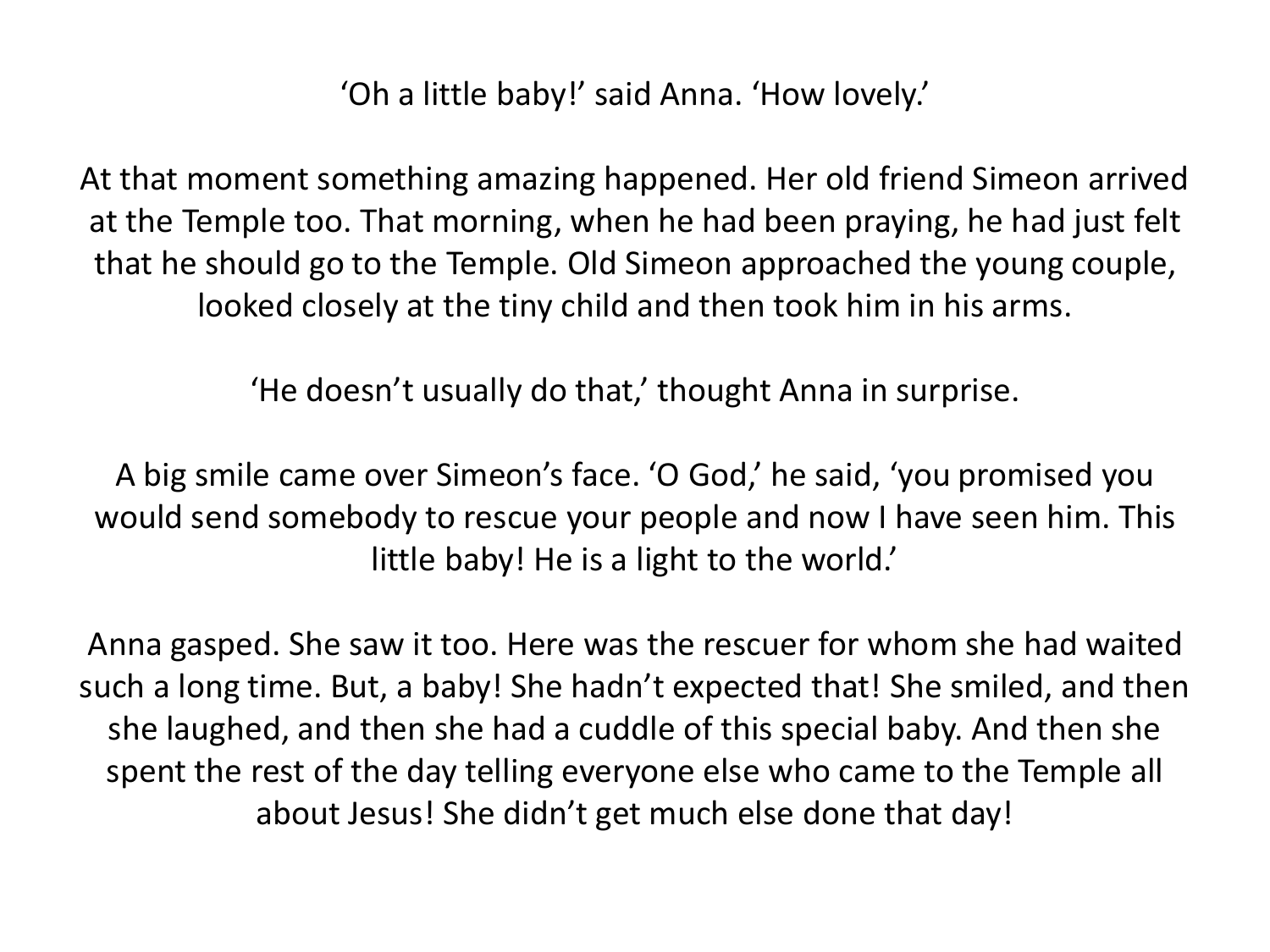

Where is Eva lighting a candle?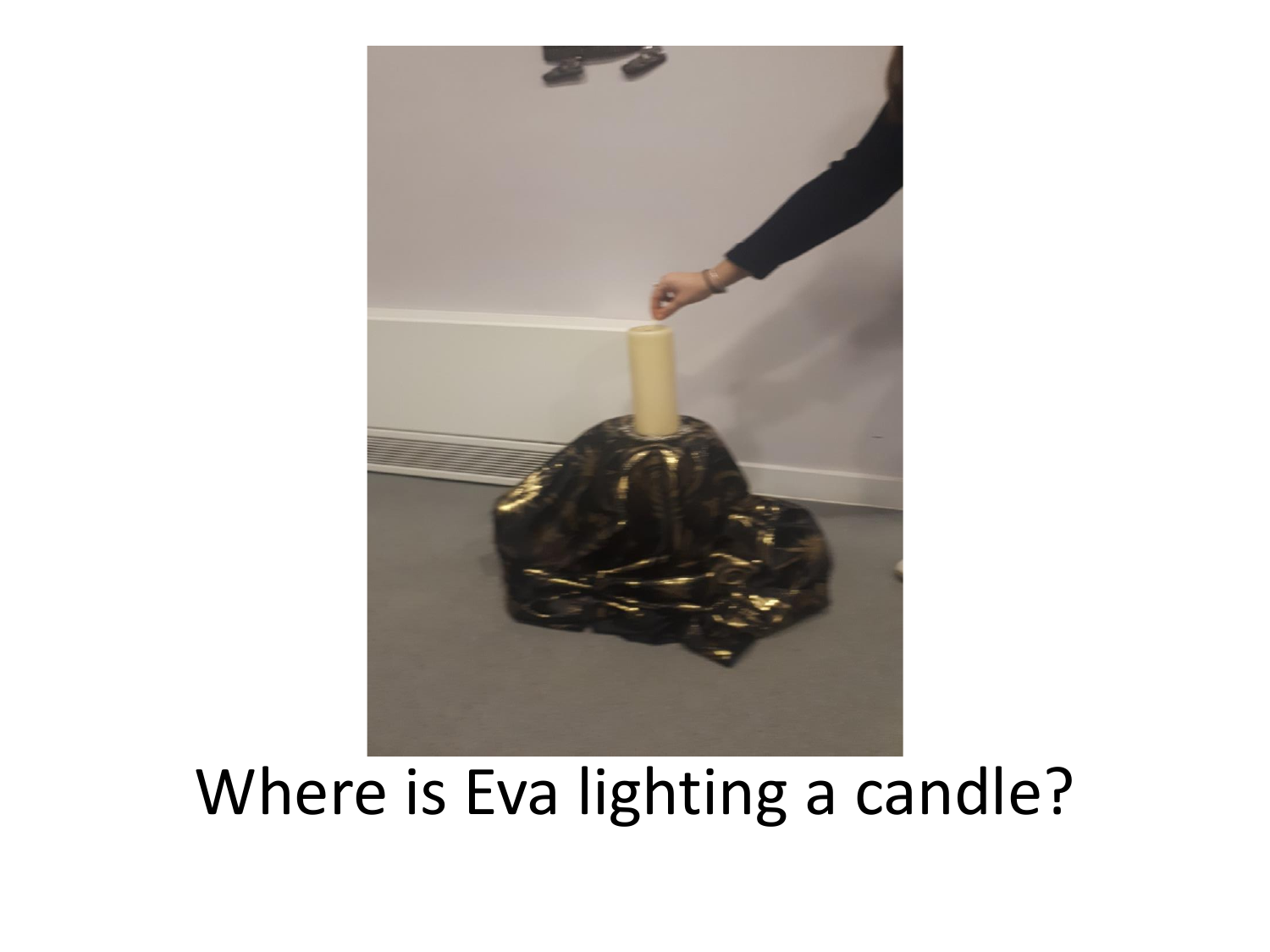# Eva is in the St Francis building

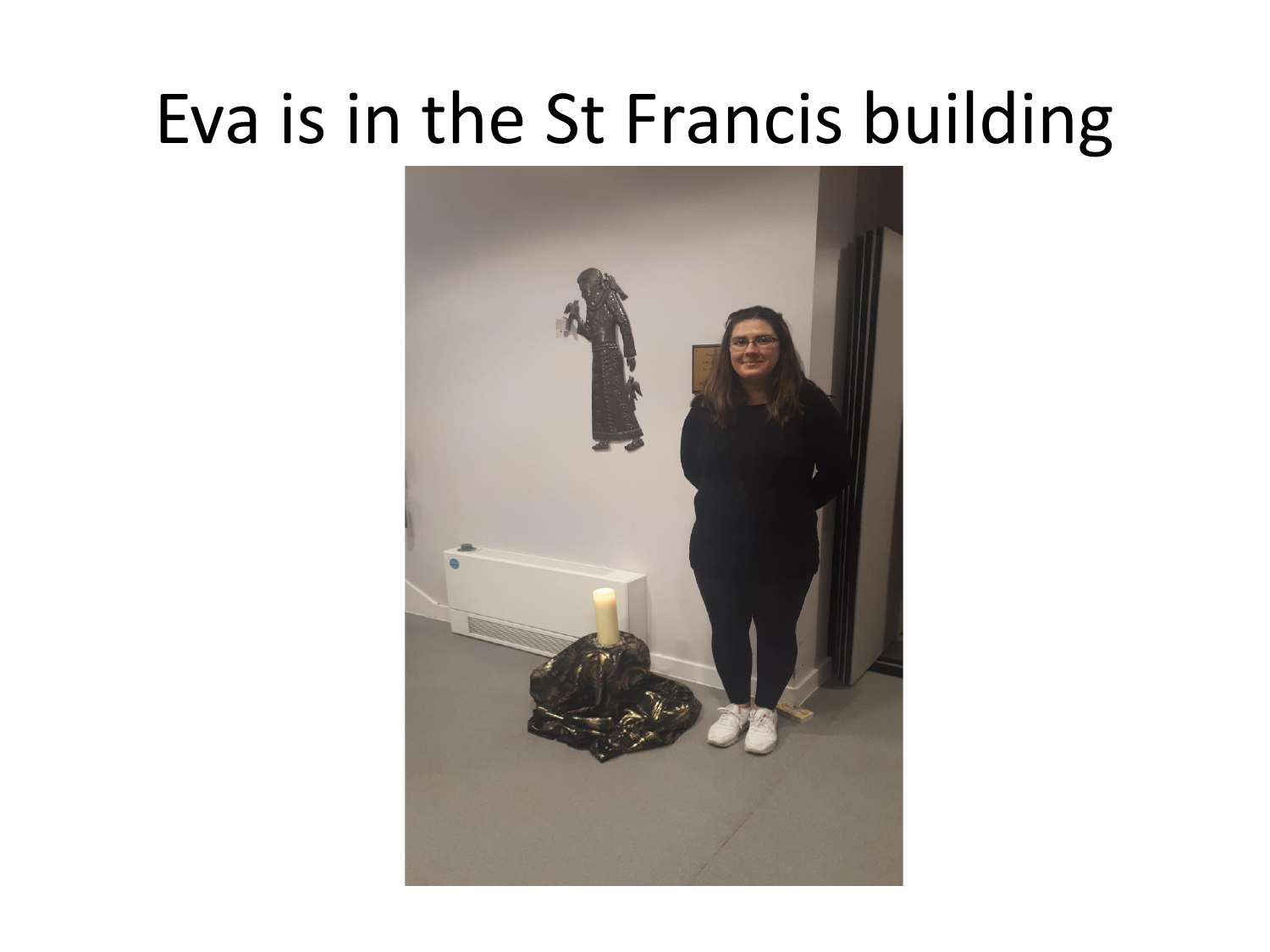#### Where is Melanie lighting a candle ?

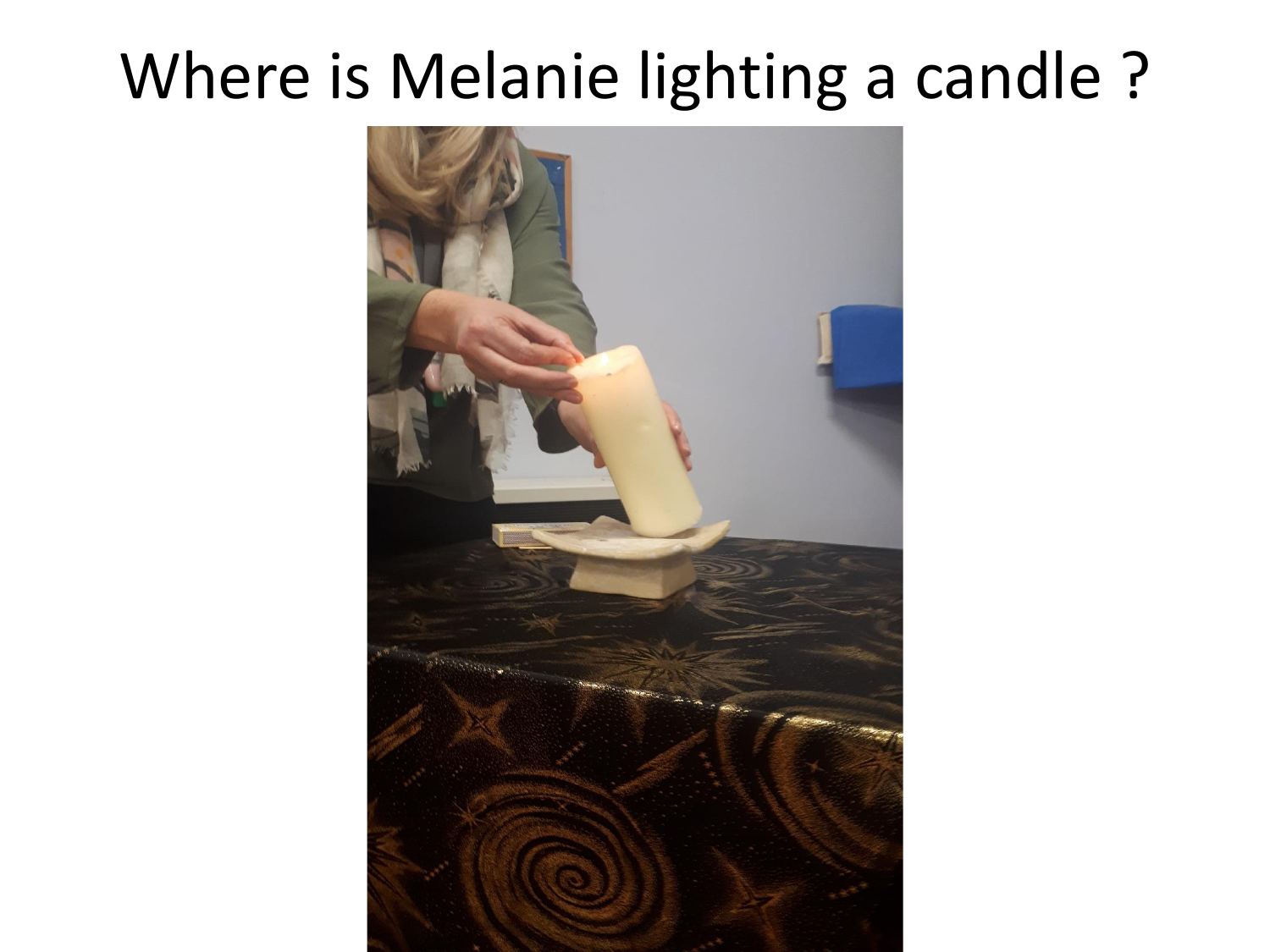### Melanie is in the hall.

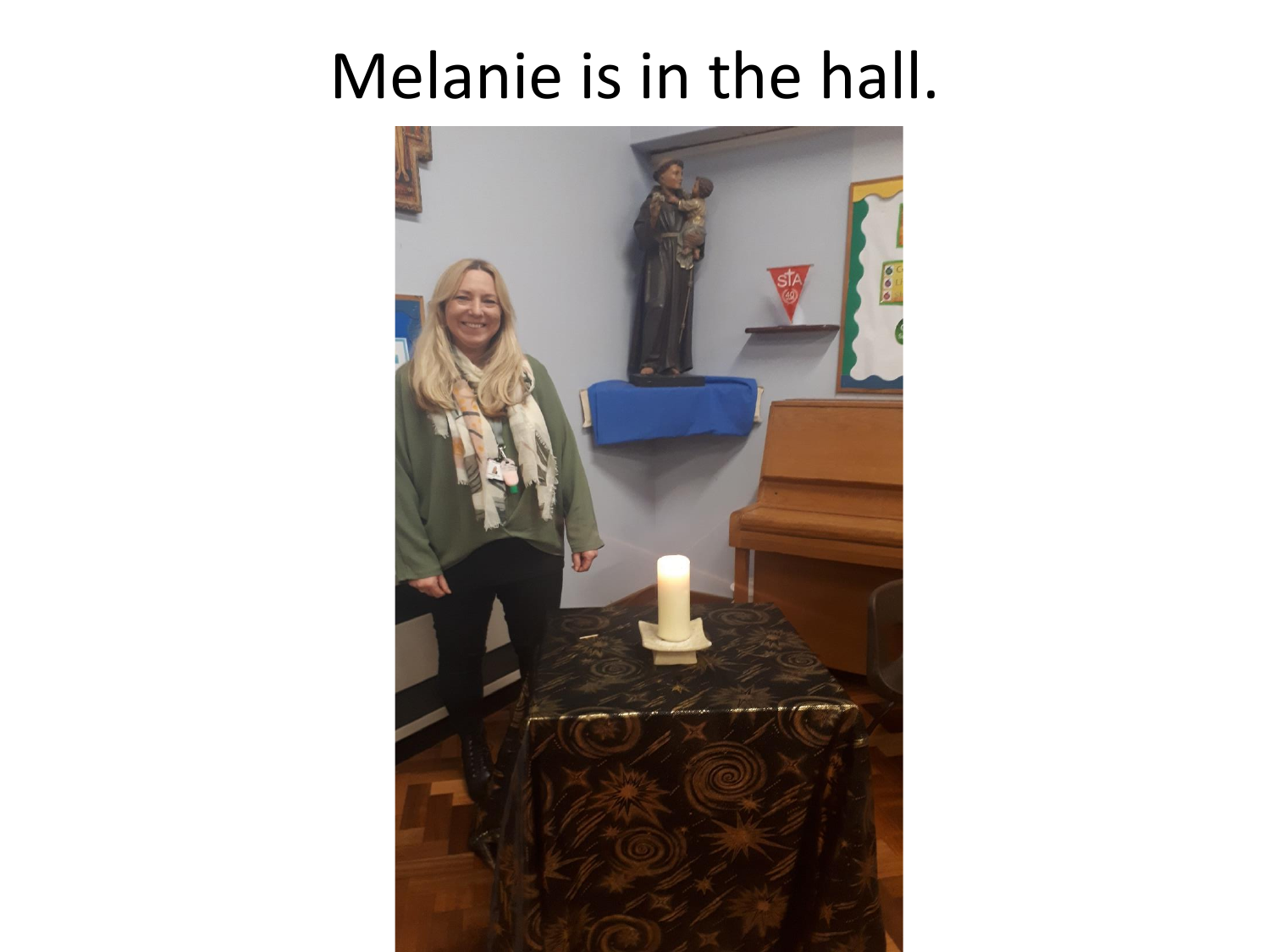

# Where is Elaine lighting a candle?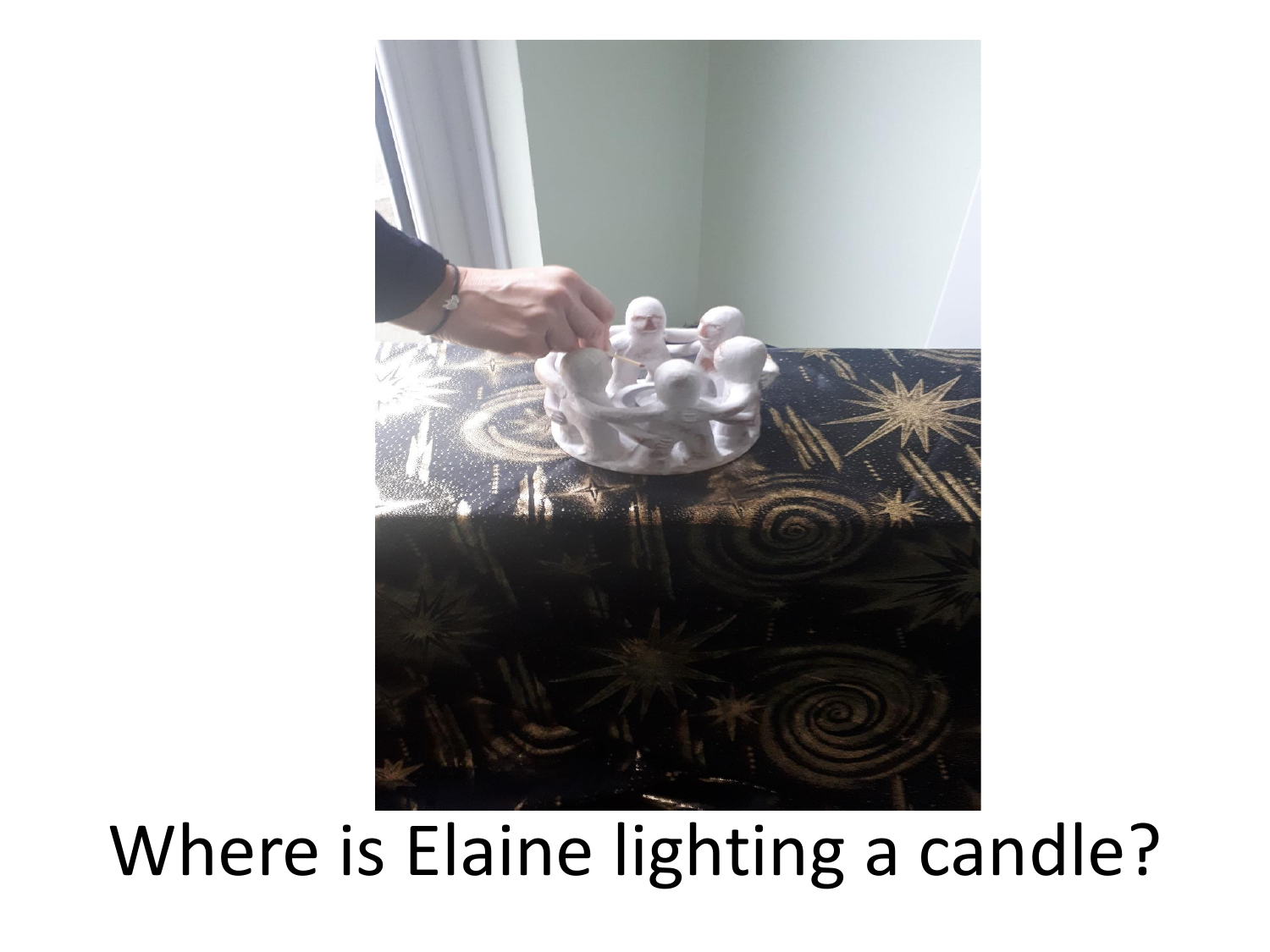#### Elaine is lighting a candle in the chapel

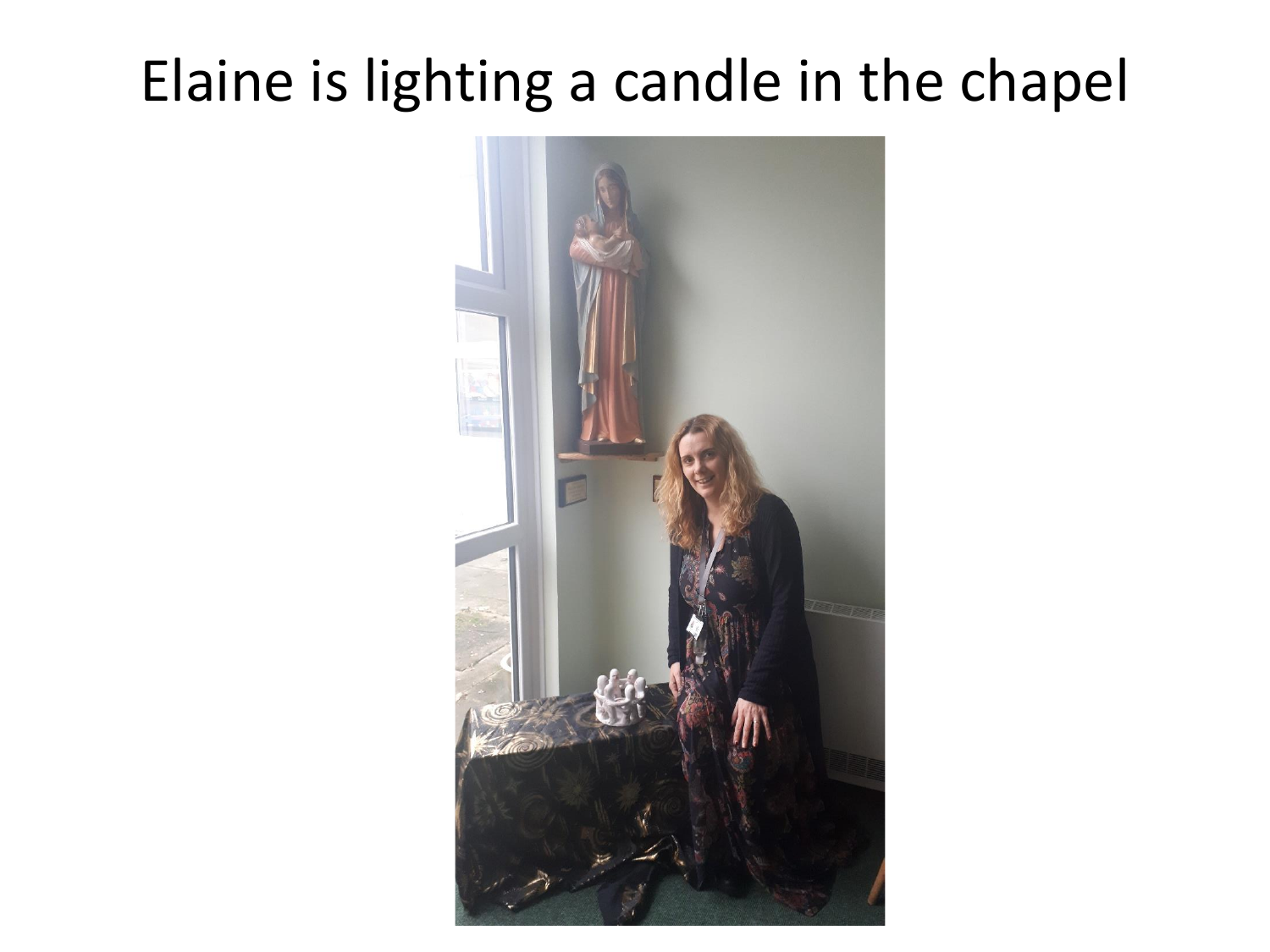'Jesus, you are the light of the world. May we live our lives as you taught, so that your light will shine through us in all we say and do'. Amen